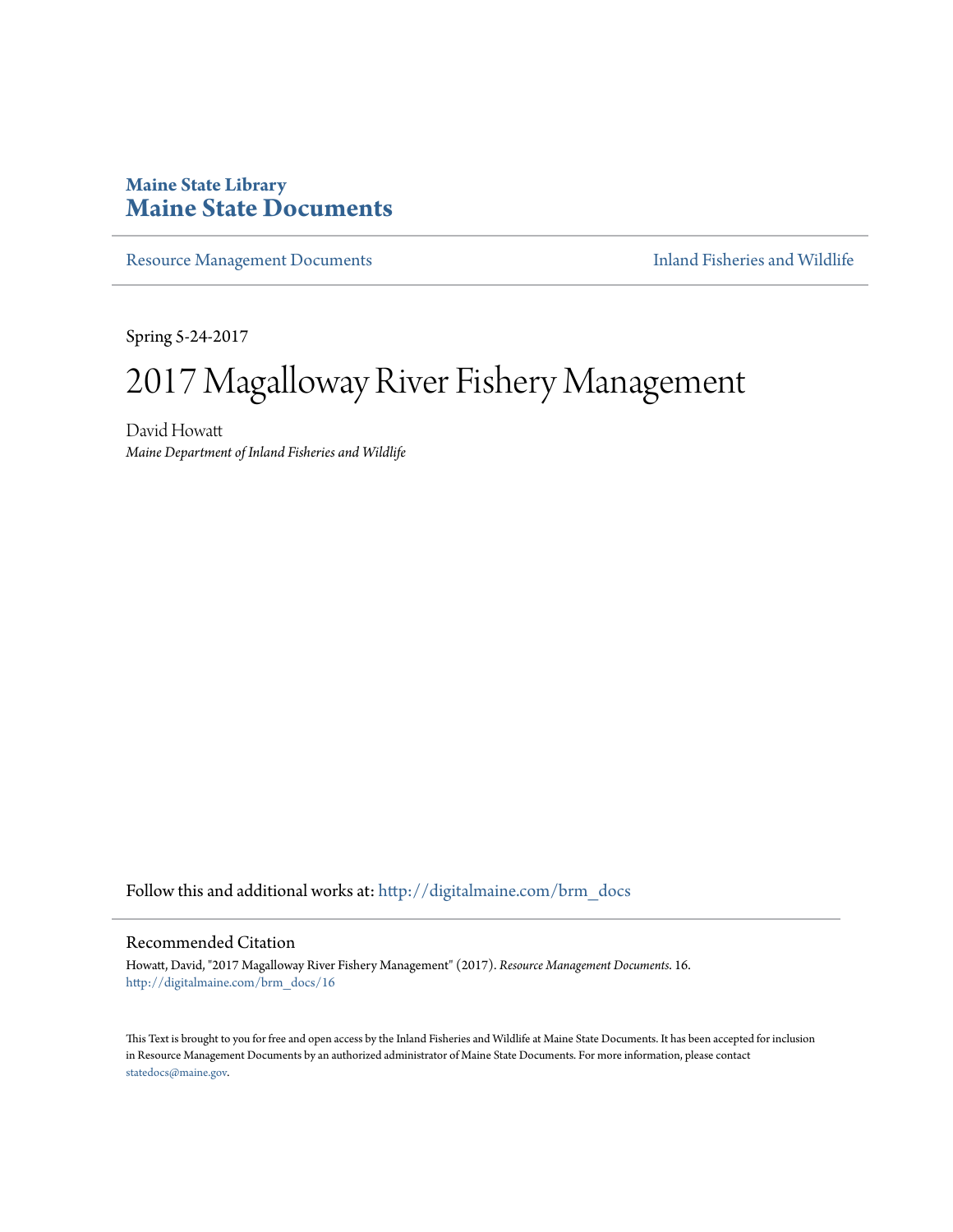Fishery Interim Summary Report Series No. 17-3

## **Magalloway River Fishery Management**

By: David Howatt Rangeley Lakes Region





### **May 2017**

Maine Department of Inland Fisheries & Wildlife Fisheries and Hatcheries Division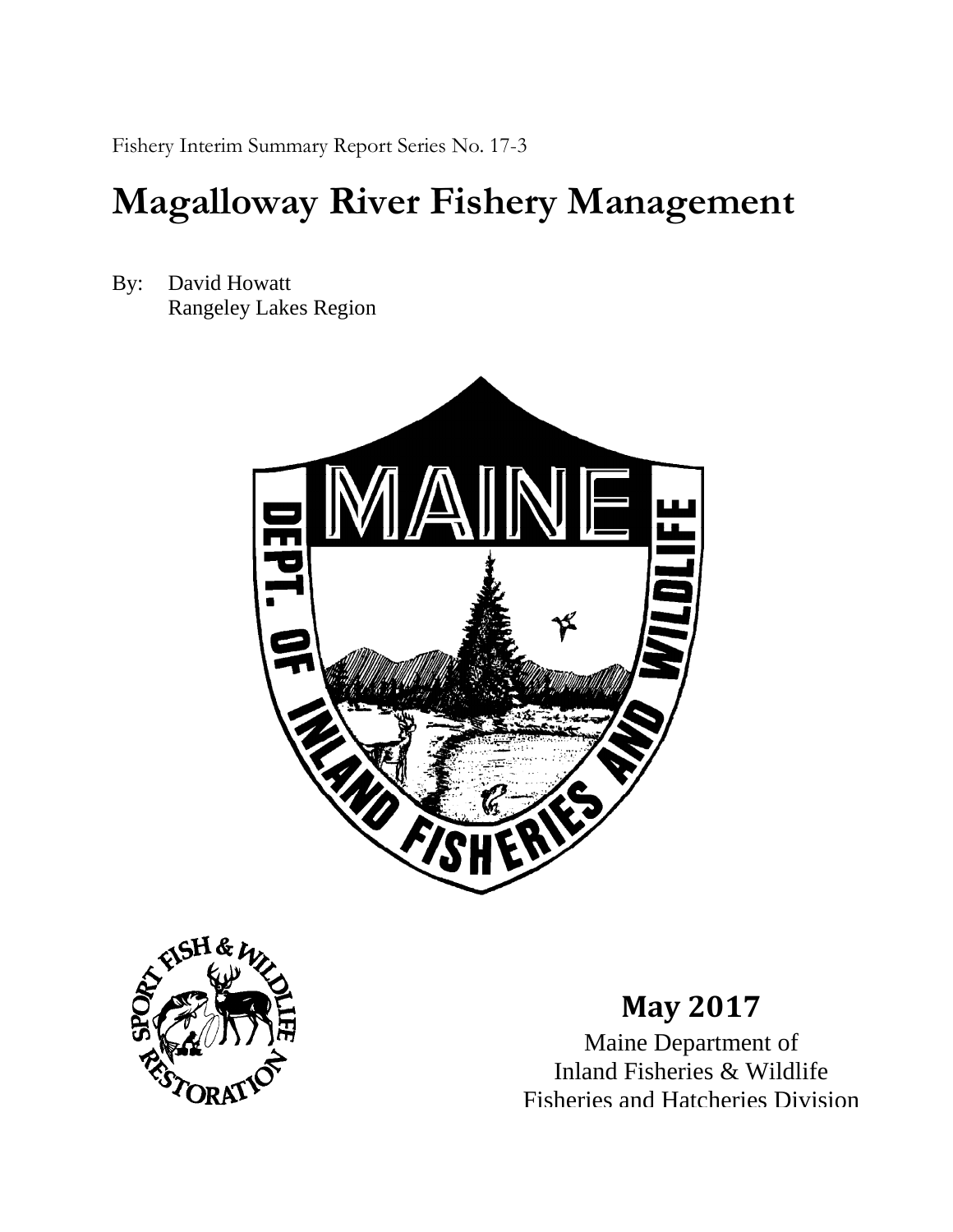#### **SUMMARY**

- The Magalloway River from Aziscohos Dam at the outlet of Aziscohos Lake to the Maine-New Hampshire border is 8.3 miles long. Season-long clerk creel surveys have been conducted periodically since 1998 on the upper 6.8 miles of this reach. Objectives of the surveys were to document existing levels of angler use, catch, and harvest prior to scheduled changes in flow regimes, and to evaluate a special harvest slot limit imposed on brook trout. The 2016 survey is the subject of this report, but only the upper 4.7 miles of the previously surveyed reach was surveyed, due to a lack of angler activity observed in the lower section in earlier surveys. Results of the previous surveys are included here for comparison.
- Approximately 4,690 fishing trips were made to this stretch of the Magalloway River in 2016, which was up from all estimates of previously survey years. Angler effort may have been higher during this year's survey due to the dam reconstruction project that was occurring at nearby Upper Dam Pool and consequently detracting from the overall angling experience.
- The clerk survey showed fishing quality for brook trout in 2016 was within the range observed since 1998. However, the catch rate for landlocked salmon dropped to about half the previous range of 0.21 fish/angler. Annual variations in catch rates for all fish sizes of both species, including the ratio of sublegal fish, were indicative of variable recruitment.
- Clerk survey data showed that the ratio of brook trout exceeding 12 inches increased slightly from 1998 to 2003, declined in 2004, and then improved steadily in 2007, 2010, and 2013. Trout catch rates in 2016 were in the range of the previous two survey years. The availability of brook trout appears to be strongly associated with weak and strong year-classes.
- Fishing quality data provided by volunteers were consistent with general trends observed in the clerk surveys except volunteers reported catching more salmon. Smelts, the principal forage for salmon, commonly drop into the river from Aziscohos Lake where their population abundance fluctuates regularly. A higher ratio of salmon in the catch could predict future lower smelt abundance and declining salmon growth rates within the river.
- Magalloway River anglers released just over 4,500 brook trout over 12 inches in length and almost 450 legal (>14 inches) salmon during the 2016 fishing season. Only one 18 inch salmon was reported to be harvested throughout the survey.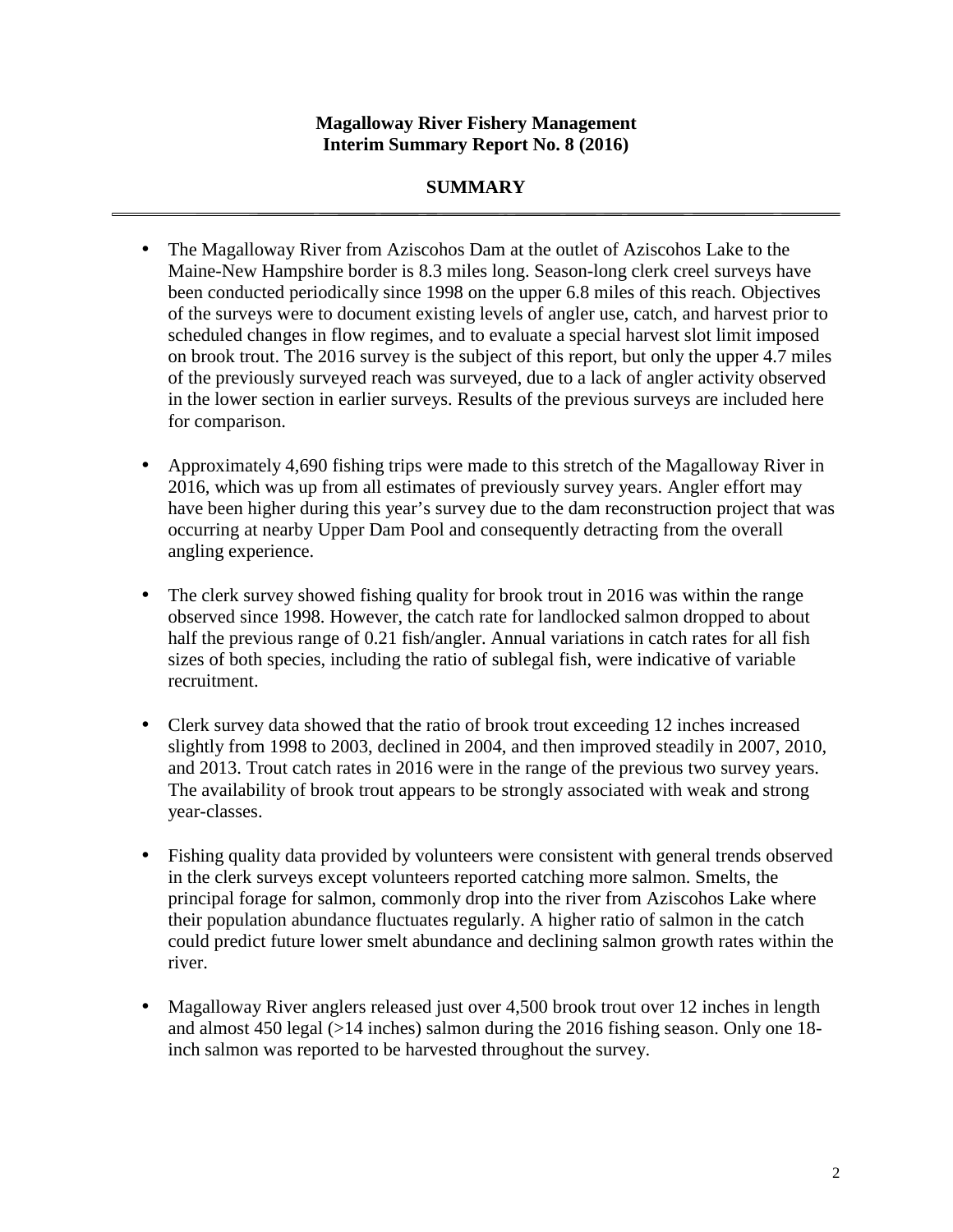- Anglers continued to catch relatively small numbers of smallmouth bass. Despite over a 200% increase in the average annual bass catch (7 fish/survey year), the 17 taken in 2016 is still a relatively small number. Bass abundance has remained low in this reach of the Magalloway River because ideal habitat for bass is lacking.
- Special fishing regulations applied to brook trout in 1998, and altered slightly in 2006, did not dramatically enhance the availability of larger, older-age fish. The availability of these larger trout seemed more influenced by natural variability in annual spawning and recruitment success than by angler catch and harvest rates. Nonetheless, in 2013 we recommended a catch-and-release regulation, combined with a barbed hooked prohibition, to provide maximum protection to brook trout in this heavily utilized and increasingly popular river segment. These rules became effective on April 1, 2014.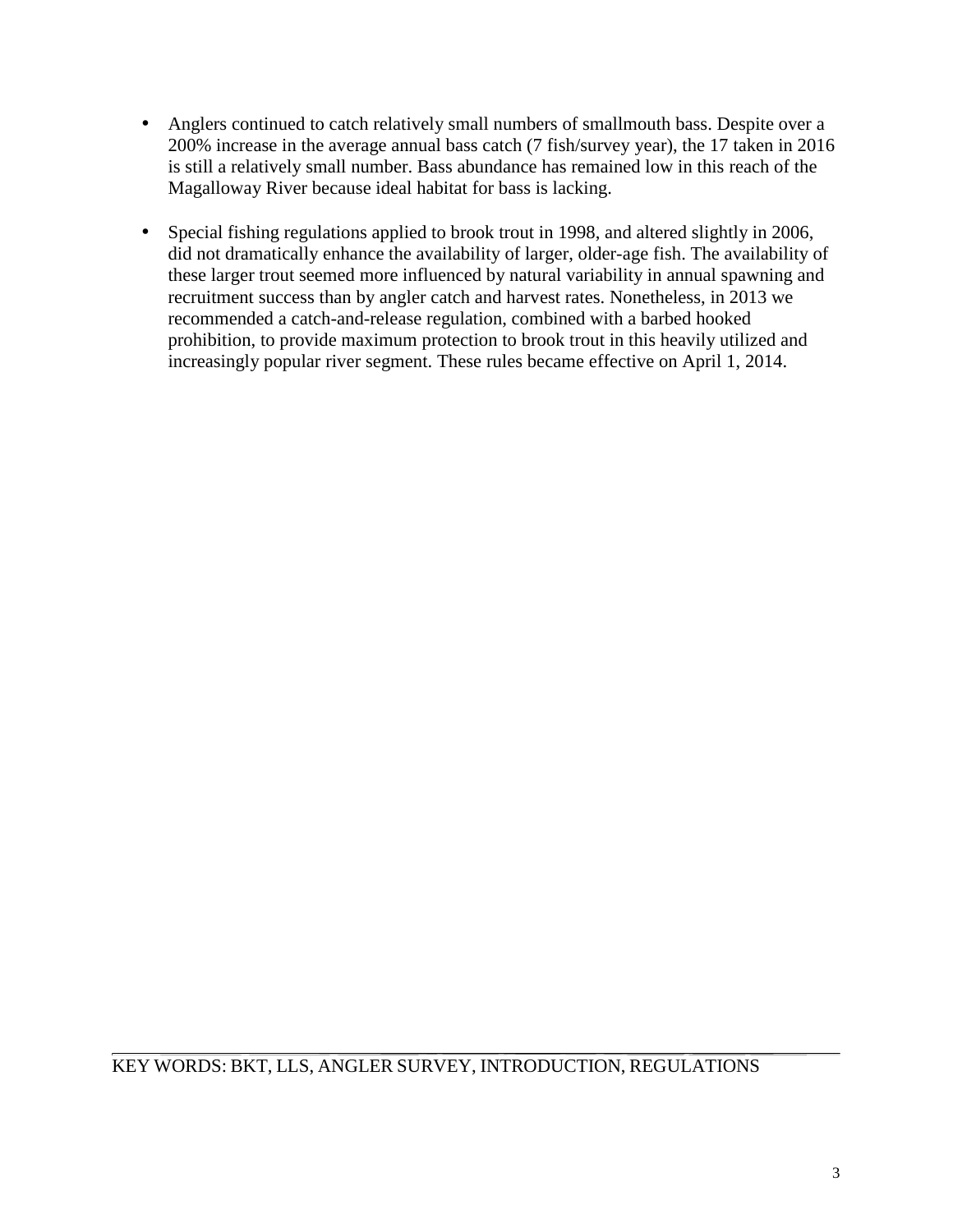#### **INTRODUCTION AND STUDY AREA**

The Magalloway River originates near the Canadian border in western Maine and eastern New Hampshire and is a major tributary to the upper Androscoggin River. A portion of the Magalloway River is impounded by Aziscohos Dam, located 17.7 miles above its confluence with Umbagog Lake and the Androscoggin River.

The Magalloway River from Aziscohos Dam to the Maine-New Hampshire border is 8.3 miles long (Figure 1). Season-long angler surveys have been conducted periodically on the upper 6.8 miles of this reach since 1998. In 2016, only the upper 4.7 miles were surveyed due to a lack of angler activity observed in the lower section in earlier surveys. Objectives of the previous surveys were to monitor levels of angler use, catch, and harvest in conjunction with scheduled changes in flow regimes, and to evaluate a special harvest slot limit imposed on brook trout (*Salvelinus fontinalis*) from 1996 to 2013. The 2016 survey is the subject of this report and will begin to compare the brook trout fishery of previous years with the current fishery under a catchand release regulation. Results of earlier surveys were reported by Boucher (1999a, 1999b, 2003, 2005, 2007, 2010, and 2013), and some are included here for comparison.

The Magalloway River provides suitable habitat for all life stages of brook trout and landlocked salmon (*Salmo salar*), which provide the principal sport fisheries. Brook trout are native to this drainage but salmon were introduced late in the 19th century. Populations of both species are sustained entirely by natural reproduction.

Rainbow smelt (*Osmerus mordax*) occur in the river, having passed over or through the dam on Aziscohos Lake, which controls flows and temperatures in this reach of the Magalloway River. When present, they provide valuable forage for adult salmon and brook trout.

The presence of smallmouth bass (*Micropterus dolomieu*) in the Magalloway River below Aziscohos Lake was confirmed in 1999. This species was illegally introduced in Umbagog Lake, into which the Magalloway River flows, around 1986.

Other fish known to be present include chain pickerel (*Esox niger*), yellow perch (*Perca flavescens*), brown bullhead (*Ameiurus nebulosus*), slimy sculpin (*Cottus cognatus*), white sucker (*Catastomus commersoni*), fallfish (*Semotilus corporalis*), golden shiner (*Notemigonus crysoleucas),* common shiner *(Luxilus cornutus),* and lake chub (*Couesius plumbeus*).

The brook trout fishery is regulated with a catch-and-release and barbless hooks only rules below the Aziscohos Lake Dam. Landlocked salmon have a 14-inch minimum length limit and one fish per day bag limit, and unlimited harvest of smallmouth bass is permitted. Fishing is restricted to fly fishing, and the open fishing season extends from April 1 to September 30. All salmon must also be released alive after August 15. A special regulation on the section from Bennett's Covered Bridge upstream for about 1,300 feet allows persons under 16 to fish from June  $1<sup>st</sup>$  to August  $15<sup>th</sup>$  under the S-4 regulation (the use of live fish as bait is prohibited), but only from shore with barbless hooks. The Magalloway River below Aziscohos Lake can be accessed from several road crossings, roadside turnouts, and foot paths (Figure 1).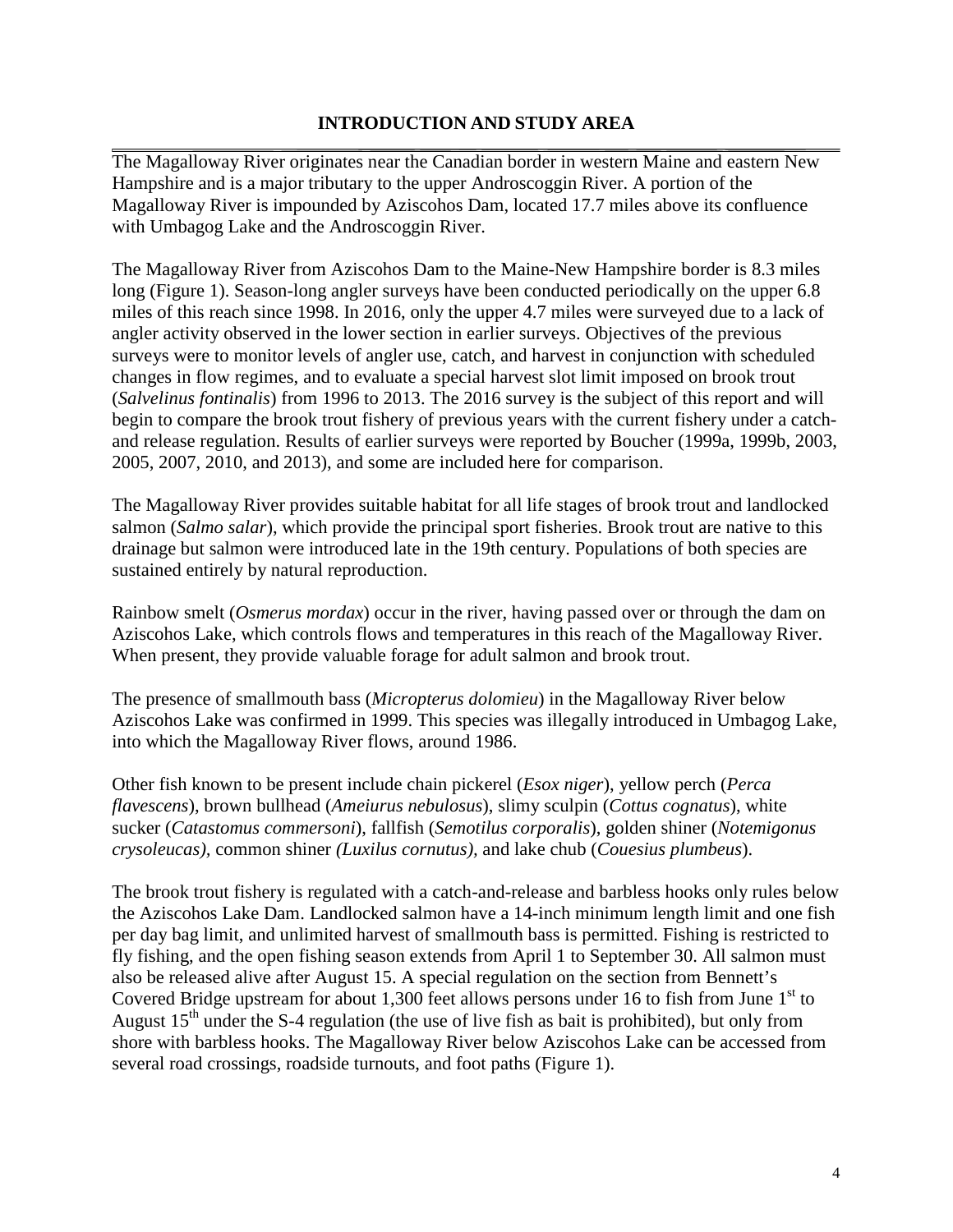#### **METHODS**

A creel survey was conducted from April 22 to September 30, 2016 (Table 1) on the 4.7 mile river section from Aziscohos Dam downstream to Bennett's Covered Bridge (Figure 1). The survey was of a stratified random design with one weekend day and two weekdays sampled each week. Each survey day was divided into three time periods of equal length (8AM-12PM; 12PM-4PM; and 4PM-8PM). Time periods were preselected randomly with approximately equal coverage given to each period throughout the survey. One time period was sampled each survey day. During each sampling event, clerks made instantaneous counts of anglers fishing the section from road, bridge, and footpath vantages. Standard clerk interviews were conducted to collect catch and harvest data. Total fishing effort was estimated from formulae described by Pollack et al. (1994) for a roving survey.

#### **SUMMARY OF FINDINGS**

Angler use in this reach was estimated at  $4.687 \pm 577$  trips in 2016 (Table 2). Fishing quality was within the normal range for brook trout compared to previous clerk creel surveys (Table 2). The catch rate for brook trout greater than 12 inches was 0.96 fish/trip and 1.62 fish/trip for trout of all sizes. Legal-sized salmon (14 inches and larger) were caught at a rate of 0.10 fish/trip, which is approximately half the rate of previous surveys. Catch rates for both species varied during the entire 2004-2016 period, suggesting that conditions for successful recruitment of these wild fish varied considerably. Large annual variations in the ratio of sublegal fish, as well as annual differences in catch rates for all fish sizes combined are also indicative of variable recruitment. Data provided by volunteers (Table 3) were largely consistent with the clerk data in this regard.

The ratio of brook trout in the catch exceeding 12 inches increased steadily from 1998 to 2003, declined in 2004, then improved steadily in 2007, 2010, 2013, and 2016 (Table 2). Catch rates, a better indicator of the abundance of these larger trout, were relatively stable throughout much of the period (Table 2). Catch rates for larger trout reported by volunteers were highly variable from 2004 to 2014, showing no obvious trends (Table 3)

An estimated 4,522 legal brook trout and 448 legal salmon were caught and released during the 2016 fishing season with only one salmon being harvested.

Both clerk and voluntary surveys showed that smallmouth bass were present but their numbers have not increased dramatically (Tables 2 and 3), probably because habitat for this species is poor in this reach of the Magalloway River.

#### **DISCUSSION AND RECOMMENDATIONS**

There has been an increase in angler use since 2003 (Figure 2), but the availability of all trout sizes, including those exceeding 12 inches have improved, particularly since 2007 (Table 2). Restrictive regulations may now be having some influence on this population's size structure, though this remains uncertain because this riverine population appears to be heavily influenced by natural variability in annual spawning and recruitment success, rather than by angler harvest rates. Recruitment levels for riverine brook trout are often linked with stream flows and summer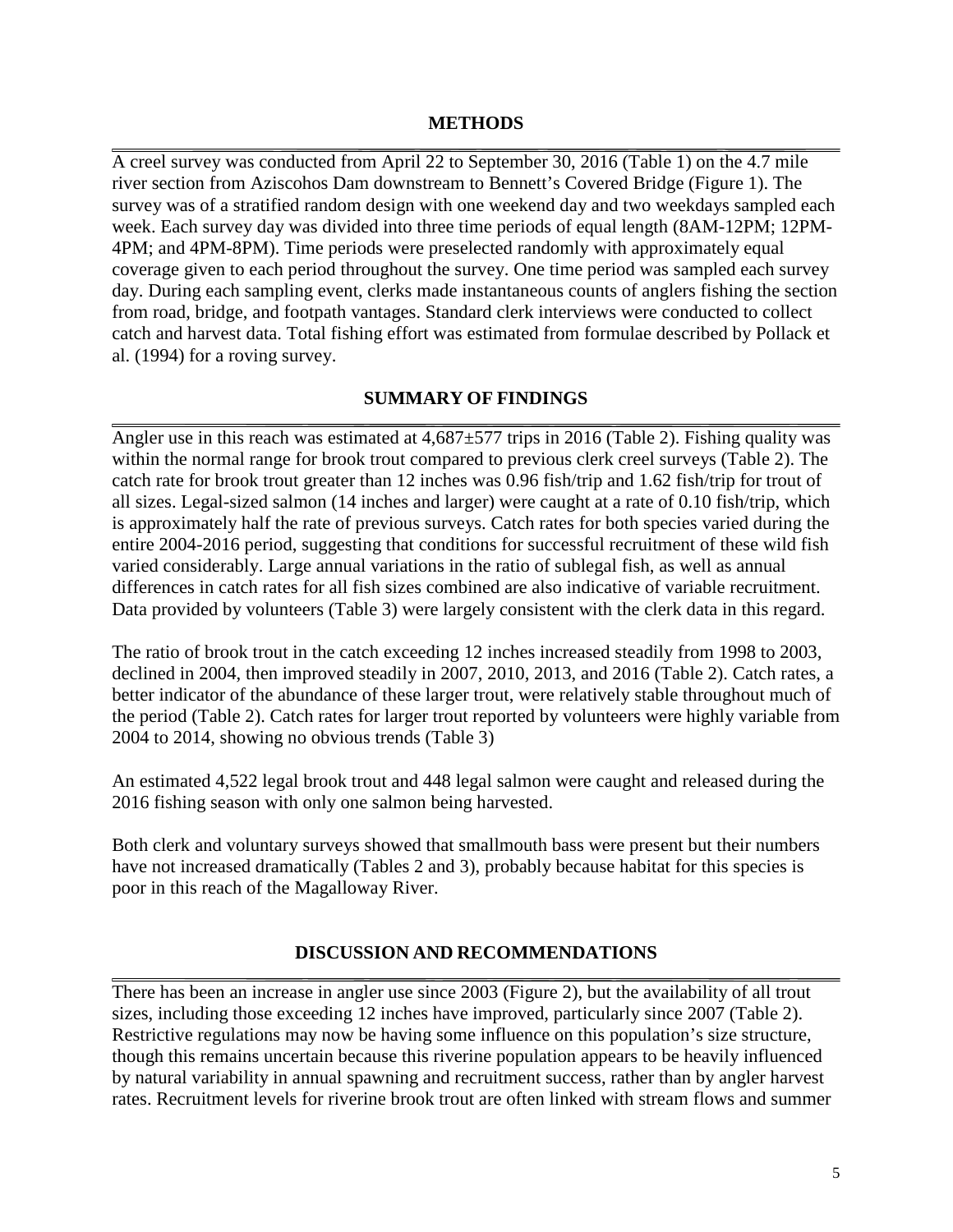water temperatures that prevail during early life stages. This clearly occurs in the lower Magalloway River, despite highly regulated flows and suitable temperatures from Aziscohos Dam.

The high volume of  $4,687 \pm 577$  anglers estimated to have fished this stretch of the Magalloway River during this survey could be explained by the dam reconstruction project that was occurring at Upper Dam concurrently. The two fisheries are similar and anglers may have chosen to avoid the less pleasant conditions presented at the Upper Dam site. An estimate of 2,071anglers fished the pool in 2016, which is 30% lower than the average of four surveys conducted from 2003 to 2010.

A radio telemetry study conducted in 2007 determined that a significant portion of Magalloway River brook trout utilize Abbott Brook, a tributary to the Magalloway, for spawning and nursery habitat (Boucher and Timmins 2008). Abbott Brook is a small, unregulated stream subject to extremes in flows and temperatures, which likely influences recruitment and fishing success in the Magalloway. Nonetheless, in 2013, a season-long catch-and-release rule was recommended for the river, combined with a barbed hooked prohibition, to provide maximum protection to brook trout in this heavily utilized and increasingly popular river segment. These rules became effective on April 1, 2014.

From 2007 to 2016, the average size of salmon reported by volunteers declined slightly, and the ratio of sublegal salmon increased (Table 3). Rainbow smelts, present as dropdowns from Aziscohos Lake, are known to be an important food item for Magalloway River salmonids (Boucher and Timmins 2008). However, growth rate changes cannot be confirmed because longterm, age-specific size data are not available for Magalloway River salmon.

The Magalloway River below Aziscohos Dam continues to provide attractive, heavily utilized sport fisheries for native brook trout and wild landlocked salmon. The river's sport fisheries will be monitored annually by voluntary record-keepers and with a season-long creel survey and angler counts in 2019.

#### **AKNOWLEDGEMENTS**

Brookfield Renewable Energy Partners provided staff and funding for the creel surveys and angler counts as a condition of their licenses to operate Upper and Middle Dams from the Federal Energy Regulatory Commission. Jeff Smith conducted the creel survey in 2016. Fishery Biologist Elizabeth Thorndike assisted heavily in the survey coordination and data entry/analysis. Fishery Biologists Brian Lewis, Kevin Gallant, Robert Van Riper, and Elizabeth Thorndike reviewed this report and offered several helpful suggestions. The following anglers provided excellent records of their fishing trips from 2007 to 2014: Mike Anctil, Bob Bourassa, Bob Erickson, Ralph Johnson, Wayne MacDougall, Peter Mills, Patrick O'Shea, Don Palmer, and Greg Swenson.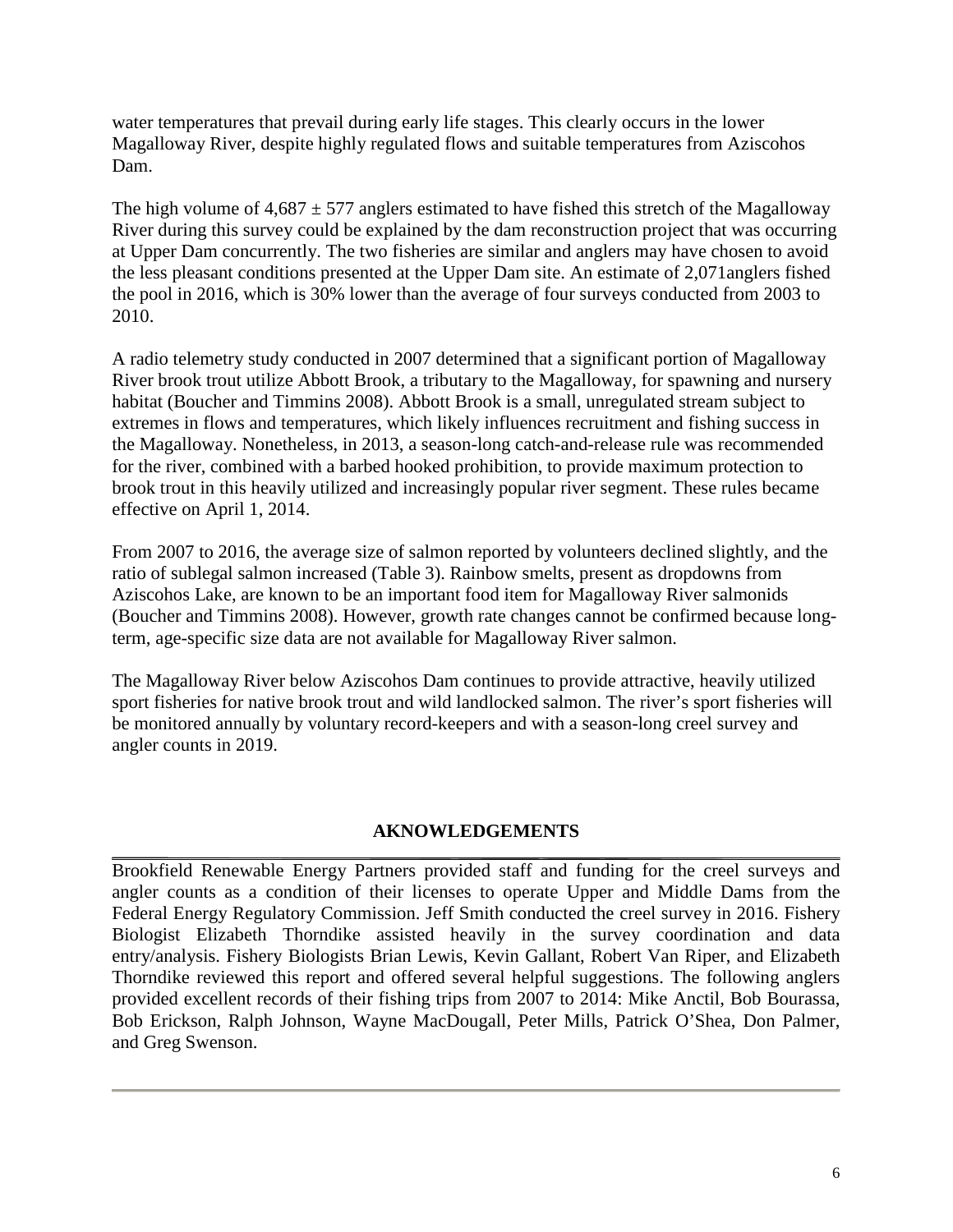Boucher, David P. 1999a. Magalloway River Fishery Management. Job F-104. Interim Summary Report No. 1. Maine Department of Inland Fisheries and Wildlife. Augusta, Maine.

\_\_\_\_\_\_\_\_\_\_\_\_\_\_\_1999b. Magalloway River Fishery Management. Job F-104. Interim Summary Report No. 2. Maine Department of Inland Fisheries and Wildlife. Augusta, Maine.

\_\_\_\_\_\_\_\_\_\_\_\_\_\_\_2003. Magalloway River Fishery Management. Job F-104. Interim Summary Report No. 3. Maine Department of Inland Fisheries and Wildlife. Augusta, Maine.

\_\_\_\_\_\_\_\_\_\_\_\_\_\_\_2005. Magalloway River Fishery Management. Job F-104. Interim Summary Report No. 4. Maine Department of Inland Fisheries and Wildlife. Augusta, Maine.

\_\_\_\_\_\_\_\_\_\_\_\_\_\_\_2007. Magalloway River Fishery Management. Job F-014. Interim Summary Report No. 5. Maine Department of Inland Fisheries and Wildlife. Augusta, Maine.

\_\_\_\_\_\_\_\_\_\_\_\_\_\_\_2010. Magalloway River Fishery Management. Job F-014. Interim Summary Report No. 6. Maine Department of Inland Fisheries and Wildlife. Augusta, Maine.

- Boucher, D.P. and D. Howatt. 2013. Magalloway River Fishery Management. Job F-014. Interim Summary Report No. 8. Maine Department of Inland Fisheries and Wildlife. Augusta, Maine.
- Boucher, D.P. and D. Timmins. 2008. Seasonal movements and habitat use of brook trout in the Magalloway River, Maine. Fishery Final Report Series No. 1. Maine Department of Inland Fisheries and Wildlife. Augusta, Maine.
- Pollack, K.H., C.M. Jones, and T.L. Brown. 1994. Angler survey methods and their application in fisheries management. American Fisheries Society Special Publication 25. 371 pp.

Prepared by: David Howatt February 2017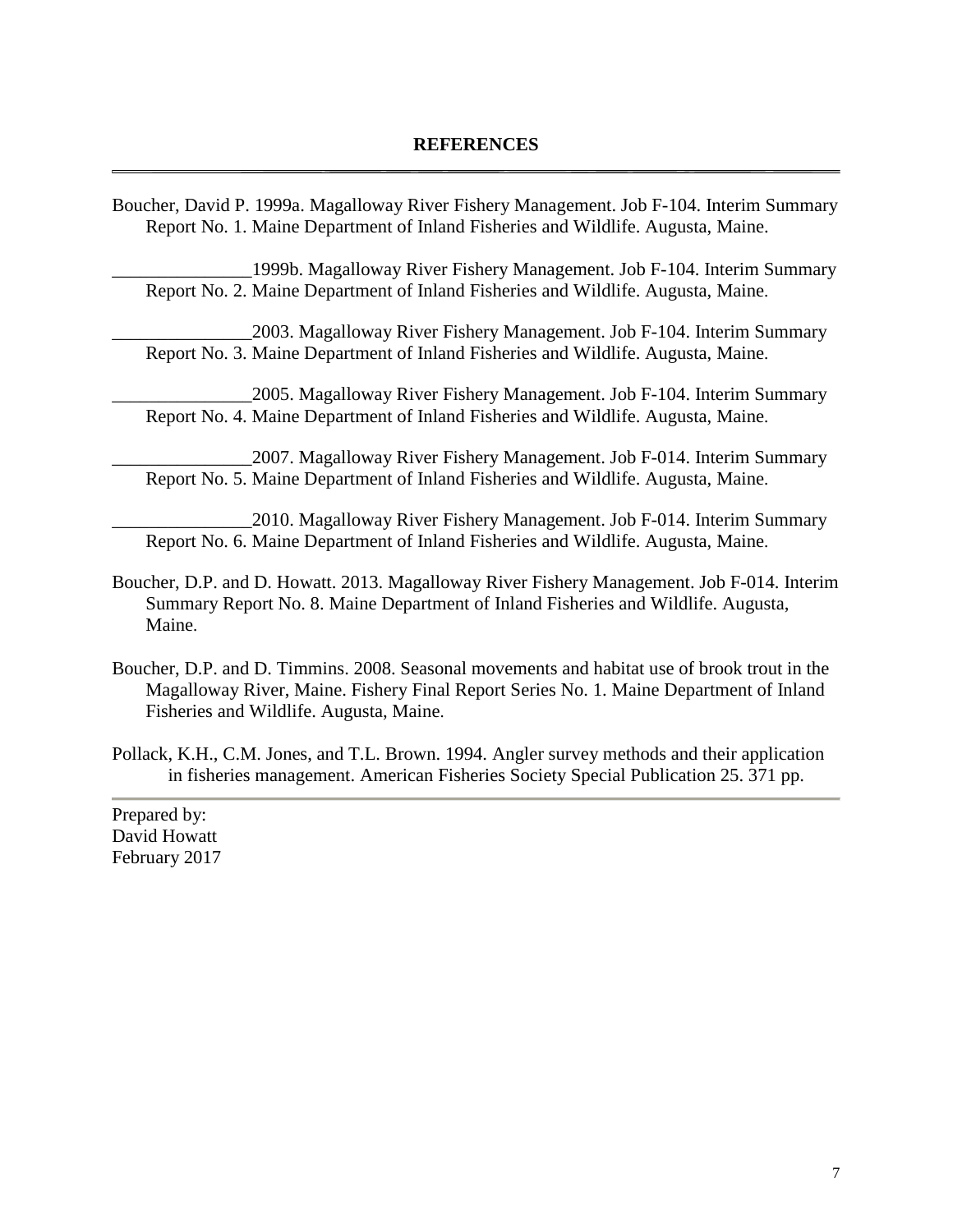

Figure 1. Site location map for Magalloway River creel surveys.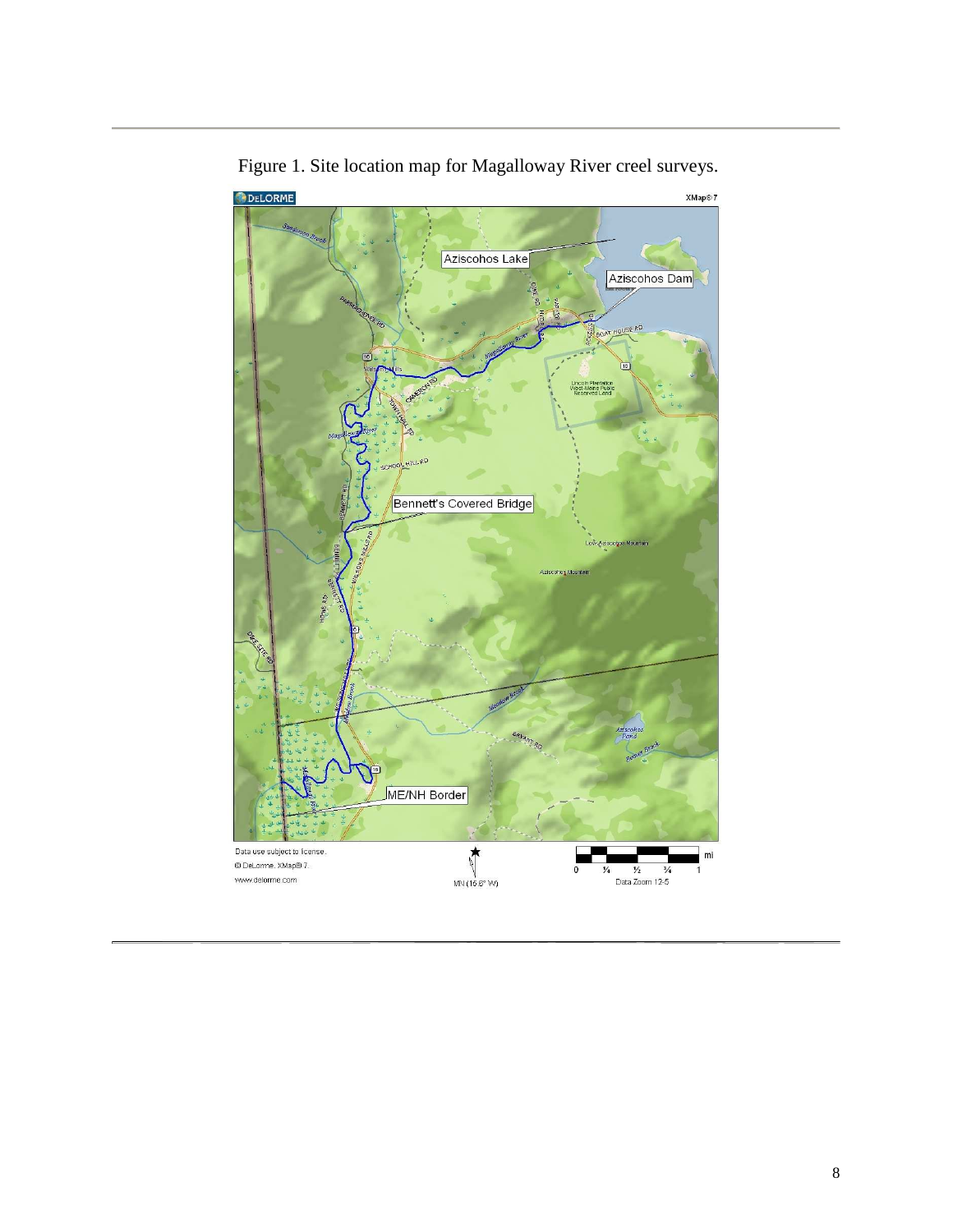| Year    | <b>Date</b>              | No. days<br>surveyed | No. days in season | <b>Percent of</b><br>season |
|---------|--------------------------|----------------------|--------------------|-----------------------------|
| 2016    | April 22 to September 30 | 66                   | 194                | 34                          |
| $2013*$ | May 10 to August 31      | 45                   | 153                | 29                          |
| 2010    | May 2 to September 30    | 50                   | 183                | 27                          |
| 2007    | May 12 to September 30   | 44                   | 183                | 24                          |
| 2004    | May 22 to September 30   | 40                   | 183                | 22                          |
| 2003    | May 3 to September 30    | 46                   | 183                | 25                          |
| 2002    | May 7 to September 30    | 40                   | 183                | 22                          |

#### **Table 1. Description of Magalloway River clerk creel surveys.**

**\*** 2013 survey cut short due to staffing issues. Season numbers for that year do not include September.

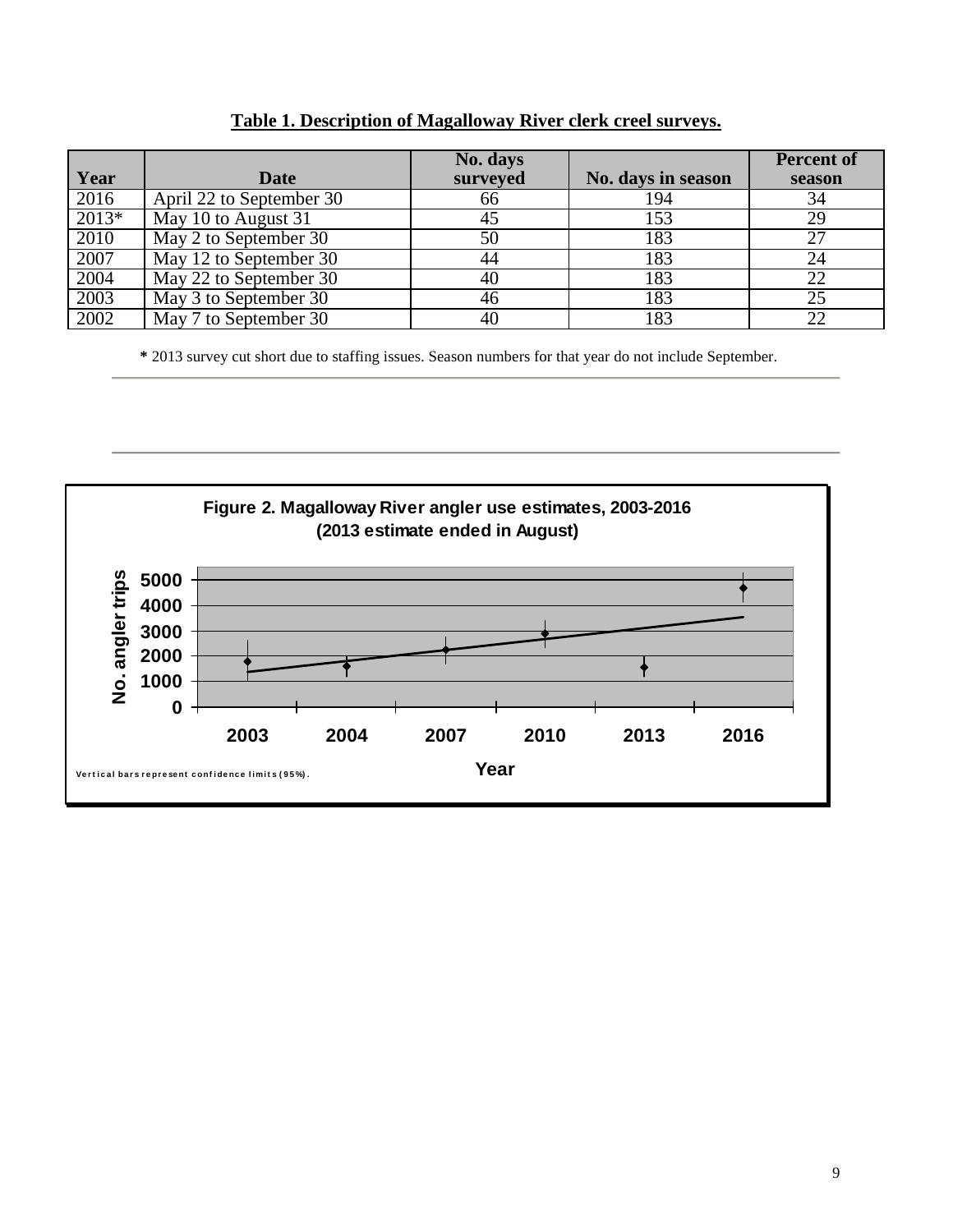|                                                           | <b>Species and Year of Survey</b> |                 |                 |                 |                          |                          |                |               |              |              |
|-----------------------------------------------------------|-----------------------------------|-----------------|-----------------|-----------------|--------------------------|--------------------------|----------------|---------------|--------------|--------------|
|                                                           | <b>Brook Trout</b>                |                 |                 |                 |                          | <b>Landlocked Salmon</b> |                |               |              |              |
| <b>Parameter</b>                                          | 2004                              | 2007            | 2010            | $2013^3$        | 2016                     | 2004                     | 2007           | 2010          | $2013^3$     | 2016         |
| No. anglers surveyed:                                     | 134                               | 307             | 550             | 414             | 596                      | 134                      | 307            | 550           | 414          | 596          |
| No. angler hours surveyed:                                | 432                               | 826             | 1,611           | 1,256           | 2,291                    | 432                      | 826            | 1,611         | 1,256        | 2,291        |
| No. (%) successful anglers:                               | 51(38)                            | 106(35)         | 251 (46)        | 165(40)         | 233 (39)                 | 24(18)                   | 50(16)         | 89(16)        | 54(13)       | 47(8)        |
| No. $legals2 caught:$                                     | 67                                | 212             | 473             | 252             | 575                      | 31                       | 66             | 115           | 82           | 57           |
| No. (%) legals released:                                  | 67 (100)                          | 212 (100)       | 473 (100)       | 252 (100)       |                          | 31(100)                  | 66 (100)       | 115 (100)     | 82 (100)     | 56 (98)      |
| No. $(\%)$ brook trout > 12" released:                    | 14(11)                            | 73(18)          | 173(22)         | 196(44)         | 575 (100)                |                          |                |               |              |              |
| No. (%) sublegals released:                               | 46(36)                            | 111(28)         | 126(16)         | 24(5)           | 389 (40)                 | 34(52)                   | 123(66)        | 185 (62)      | 152(65)      | 124(69)      |
| No. legals <sup>2</sup> caught/angler-trip:               | 0.50                              | 0.69            | 0.86            | 1.08            | 0.96                     | 0.23                     | 0.22           | 0.21          | 0.20         | 0.10         |
| No. $legals2 kept/angle-trip:$                            | $\overline{0}$                    | $\theta$        | $\overline{0}$  | $\overline{0}$  |                          | $\overline{0}$           | $\theta$       | $\theta$      | $\Omega$     | > 0.01       |
| Hours/legal <sup>2</sup> caught:                          | 6.5                               | 3.9             | 3.4             | 2.8             | $\overline{\phantom{a}}$ | 13.9                     | 12.5           | 14.0          | 15.3         | 40.2         |
| No. brook trout $>12$ " caught/trip:                      | 0.11                              | 0.24            | 0.32            | 0.47            | 0.96                     |                          |                |               |              |              |
| All sizes caught/angler-trip:                             | 0.95                              | 1.29            | 1.40            | 1.40            | 1.62                     | 0.75                     | 0.62           | 0.55          | 0.57         | 0.30         |
| Estimated total catch of legals <sup>2</sup> $\pm$ CI:    | $811\pm205$                       | $1,539 \pm 358$ | $2,468 \pm 442$ | $1,707 \pm 424$ | $4,522 \pm 557$          | $373 \pm 94$             | $494 \pm 113$  | $600 \pm 107$ | $316 \pm 79$ | $448 \pm 55$ |
| Estimated. total harvest of legals <sup>2</sup> $\pm$ CI: | $\overline{0}$                    | $\theta$        |                 | 0               |                          | $\overline{0}$           | $\overline{0}$ | $\theta$      | 0            | $8 \pm 1$    |
| Estimated total angler days $\pm$ CI:                     | $1,622 \pm 409$                   | $2,230 \pm 519$ | $2,870 \pm 514$ | $1,581 \pm 393$ | $4,687 \pm 577$          |                          |                |               |              |              |
| Percent of total effort in upper reach:                   | 100                               | 99              | 100             | 100             | 100                      |                          |                |               |              |              |
| No. angler days/river-mile:                               | 345                               | 475             | 611             | 363             | 997                      |                          |                |               |              |              |
| Number of smallmouth bass reported:                       | 15                                |                 | 9               | 3               | 17                       |                          |                |               |              |              |

#### **Table 2. Summary statistics for Magalloway River clerk creel surveys, 2004-2016. Upper reach only<sup>1</sup>. Confidence limits (±) were computed at the 0.05 probability level.**

Number of smallmouth bass reported: 15 1 9 3 17 <sup>1</sup> Upper reach extends from Aziscohos Lake dam to ¼ mile upstream of Bennett's Covered Bridge (4.7 miles). <sup>2</sup> Legal brook trout: 8"-12" prior to 2006; 6"-12" 2007 to 2013; 12" for the purposes of this survey - 2014 to present.

 $3$  May – August only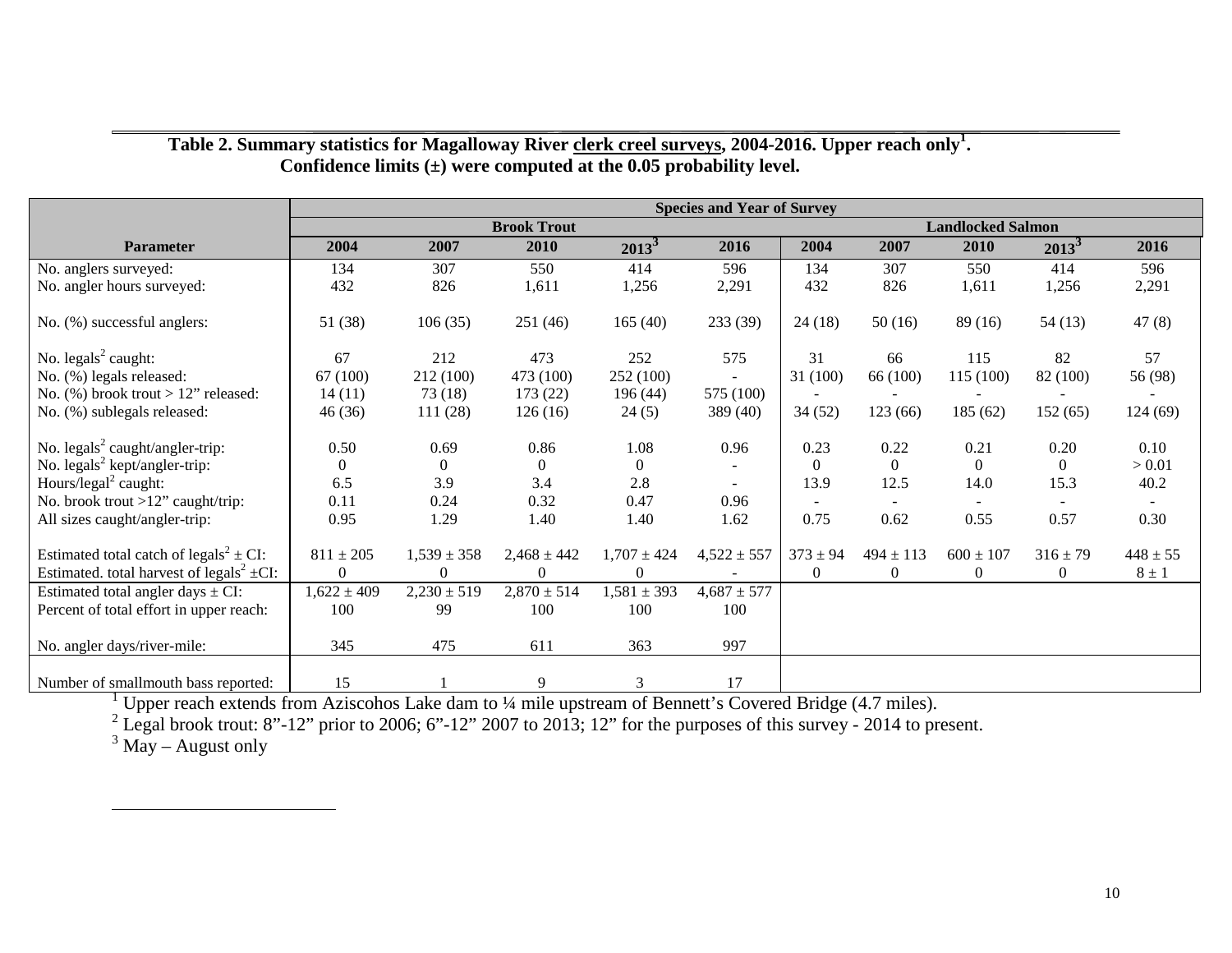| <b>Parameter</b>                            | <b>Species</b> | 2009             | 2010           | 2011     | 2012           | 2013           | 2014           | 2015           |
|---------------------------------------------|----------------|------------------|----------------|----------|----------------|----------------|----------------|----------------|
| No. anglers surveyed:                       |                | 28               | 25             | 13       | 6              | 9              | 8              | 4              |
| No. angler hours surveyed:                  |                | 117              | 114            | 50       | 24             | 37             | 31             | 14             |
|                                             |                |                  |                |          |                |                |                |                |
| No. legals <sup>2</sup> caught:             | <b>BKT</b>     | 35               | 27             | 12       | 8              | 13             | 5              | 5              |
|                                             | <b>LLS</b>     | 11               | 5              | 3        |                | 9              | 9              |                |
| No. (%) legals <sup>2</sup> released:       | <b>BKT</b>     | 35(100)          | 27 (100)       | 12 (100) | 8(100)         | 13 (100)       |                |                |
|                                             | <b>LLS</b>     | 11 (100)         | 5(100)         | 3(100)   | 1(100)         | 9(100)         | 9(100)         | 1(100)         |
| No. $(\%)$ brook trout > 12":               | <b>BKT</b>     | 19(55)           | 12(31)         | 4(25)    | 1(11)          | 9(59)          | 5(38)          | 3(60)          |
| No. (%) sublegals released:                 | <b>BKT</b>     | 0(0)             | 0(0)           | 0(0)     | 0(0)           | 0(0)           | 8(62)          | 0(0)           |
|                                             | <b>LLS</b>     | 10(48)           | 9(64)          | 8(73)    | 2(67)          | 2(18)          | 3(33)          | 2(67)          |
|                                             |                |                  |                |          |                |                |                |                |
| No. legals <sup>2</sup> caught/angler-trip: | <b>BKT</b>     | 1.25             | 1.08           | 0.92     | 1.33           | 1.44           | 0.63           | 1.25           |
|                                             | <b>LLS</b>     | 0.39             | 0.20           | 0.23     | 0.17           | 1.00           | 1.13           | 0.25           |
| No. legals <sup>2</sup> kept/angler-trip:   | <b>BKT</b>     | $\theta$         | $\overline{0}$ | $\theta$ | $\theta$       | $\mathbf{0}$   |                |                |
|                                             | <b>LLS</b>     | $\overline{0}$   | $\overline{0}$ | $\theta$ | $\Omega$       | $\overline{0}$ | $\overline{0}$ | $\overline{0}$ |
| Hours/legal <sup>2</sup> caught:            | <b>BKT</b>     | 3.3              | 4.2            | 3.1      | 3.0            | 2.8            | 6.1            | 2.7            |
|                                             | <b>LLS</b>     | 10.6             | 5.0            | 16.7     | 24.0           | 4.1            | 3.4            | 13.5           |
| No. brook trout $>12$ " caught/trip:        | <b>BKT</b>     | 1.54             | 0.48           | 0.31     | 0.17           | 2.11           | 0.63           | 0.50           |
| All sizes caught/angler-trip:               | <b>BKT</b>     | 2.79             | 1.56           | 1.23     | 1.50           | 3.56           | 1.63           | 1.25           |
|                                             | <b>LLS</b>     | 0.75             | 0.56           | 0.85     | 0.50           | 1.22           | 2.00           | 0.75           |
| Mean length (inches) of fish reported:      | <b>BKT</b>     | 11.9(55)         | 11.1(39)       | 11.7(20) | 10.8(8)        | 13.8(32)       | 11.9(13)       | 10.8(5)        |
| (no. fish reported)                         | <b>LLS</b>     | 14.8(11)         | 15.6(5)        | 16.7(3)  | 16.0(1)        | 15.0(9)        | 14.4(9)        | 13.3(3)        |
| Number of smallmouth bass reported:         | <b>SMB</b>     | $\boldsymbol{0}$ | $\overline{0}$ | $\theta$ | $\overline{0}$ | $\theta$       | $\overline{0}$ | $\overline{0}$ |

**Table 3. Summary statistics for Magalloway River voluntary creel surveys, 2009-2015. Upper reach only<sup>1</sup>.** 

<sup>1</sup> Upper reach extends from Aziscohos Lake dam to ¼ mile upstream of Bennett's Covered Bridge (4.7 miles). <sup>2</sup> Legal brook trout: 8"-12" prior to 2006; 6"-12" 2007 to 2013; 12" for the purpose of this survey – 2014 to pr